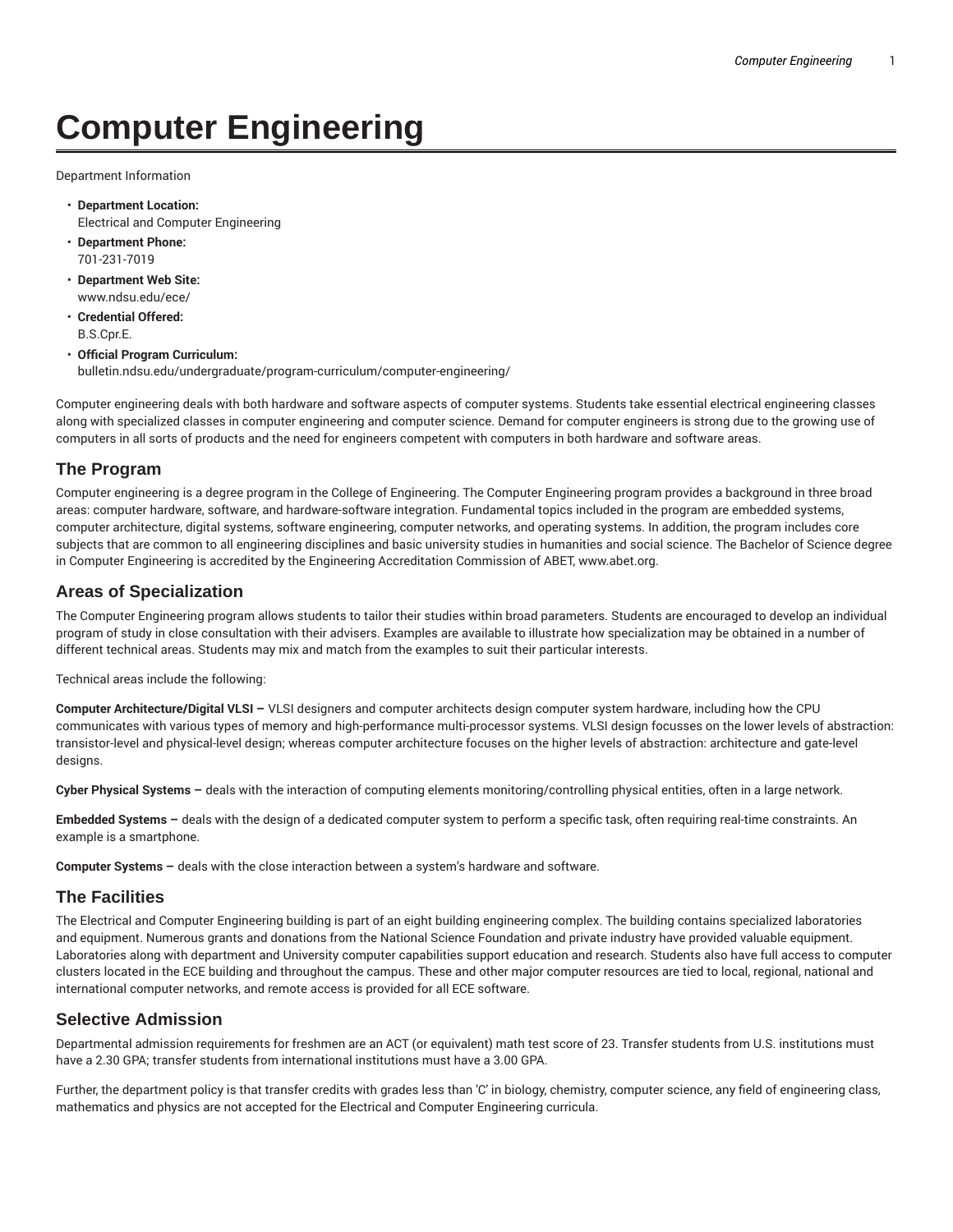## **High School Preparation**

High school students should attempt to complete one unit of physics, four units of mathematics and one unit of chemistry.

#### **Career Opportunities**

Graduates may find work as design engineers (computer hardware, software and systems), computer consultants, sales and customer support engineers or as engineers involved with computer-aided manufacturing and testing.

### **Research and Graduate Study**

Graduate studies leading to a master's degree or doctoral degree are offered in the department. Further details are available in the *Graduate Bulletin*.

#### **Cooperative Education Program**

The Cooperative Education Program allows students to alternate classroom study with a series of paid professional work experiences related to electrical and computer engineering. These experiences increase in complexity as the student's background increases. The program provides opportunities for pre-graduation experience in the profession, exploration of several career opportunities, money for education, an enriched degree and enhanced opportunities for employment following graduation.

Please note this is a sample plan of study and not an official curriculum. Actual student schedules for each semester will vary depending on start year, education goals, applicable transfer credit, and course availability. Students are encouraged to work with their academic advisor on a regular basis to review degree progress and customize an individual plan of study.

| Freshman                              |                                              |                           |
|---------------------------------------|----------------------------------------------|---------------------------|
| Fall                                  | <b>Credits Spring</b>                        | <b>Credits</b>            |
| <b>CHEM 121</b>                       | 3 ECE 111 <sup>1</sup>                       | 3                         |
| Wellness Gen Ed                       | 2 ENGL 120                                   | $\sqrt{3}$                |
| <b>ECE 173</b>                        | 4 MATH 129                                   | 3                         |
| <b>ENGL 110</b>                       | 4 MATH 166                                   | 4                         |
| <b>MATH 165</b>                       | 4 PHYS 251                                   | 4                         |
|                                       | 17                                           | 17                        |
| Sophomore                             |                                              |                           |
| Fall                                  | <b>Credits Spring</b>                        | <b>Credits</b>            |
| EE 206                                | 4 COMM 110                                   | 3                         |
| <b>MATH 265</b>                       | 4 ECE 320                                    | $\ensuremath{\mathsf{3}}$ |
| <b>CSCI 222</b>                       | 3 MATH 266                                   | 3                         |
| <b>ECE 275</b>                        | 4 ECE 374                                    | $\overline{\mathbf{4}}$   |
| Science Lab Gen Ed                    | 1 CSCI 161                                   | 4                         |
|                                       | 16                                           | 17                        |
| <b>Junior</b>                         |                                              |                           |
| Fall                                  | <b>Credits Spring</b>                        | <b>Credits</b>            |
| <b>CSCI 413</b>                       | 3 ECE 341                                    | $\ensuremath{\mathsf{3}}$ |
| <b>ECE 343</b>                        | 4 ECE 401                                    | $\mathbf{1}$              |
| <b>CSCI 459</b>                       | 3 ECE 376                                    | 4                         |
| <b>ENGR 402</b>                       | 1 CSCI 474                                   | 3                         |
| <b>ECE 474</b>                        | 3 ECE 475                                    | 4                         |
|                                       | 14                                           | 15                        |
| <b>Senior</b>                         |                                              |                           |
| Fall                                  | <b>Credits Spring</b>                        | <b>Credits</b>            |
| <b>ECE 403</b>                        | 2 ECE 405                                    | 3                         |
| ENGL/Upper Level Writing <sup>2</sup> | 3 ECE Elective or CSCI 467: Alg.<br>Analysis | 3                         |
| <b>ECE Elective</b>                   | 3 Humanities/Fine Arts Gen Ed<br>Elective    | 3                         |